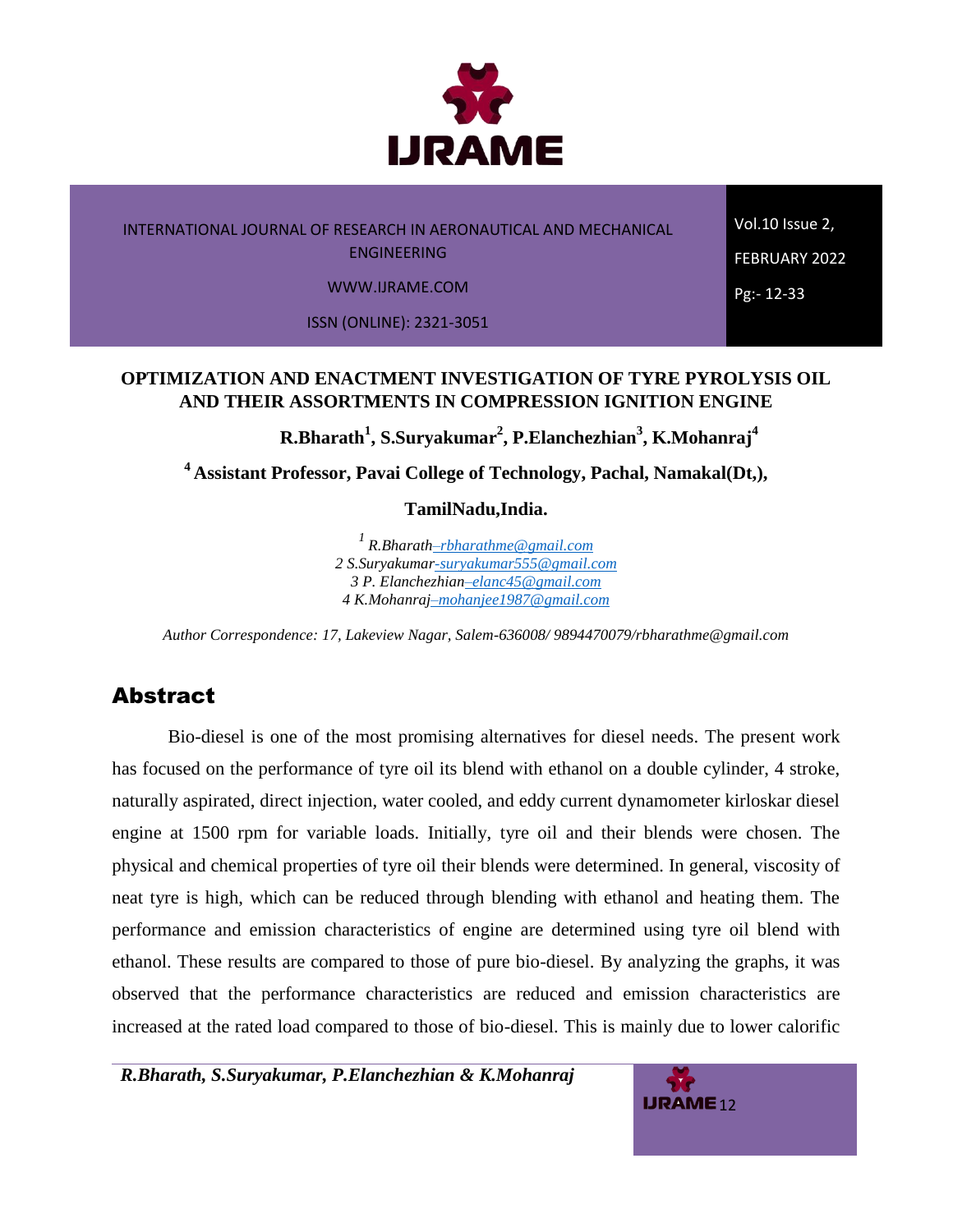

# INTERNATIONAL JOURNAL OF RESEARCH IN AERONAUTICAL AND MECHANICAL ENGINEERING WWW.IJRAME.COM ISSN (ONLINE): 2321-3051

Vol.10 Issue 2, FEBRUARY 2022 Pg:- 12-33

value, high viscosity and delayed combustion process. From the critical analysis of graphs, it can be observed that 20% of ethanol and with 80% of tyre oil is the best suited blend for diesel engine without any engine modifications. It is concluded that tyre oil can be used as an alternate to diesel.

Keywords: blend, volatility, Pyrolysis

### **1. Introduction**

In the current situation, the energy crisis due to fast depletion of fossil fuel is main problem. Increase in fuel price day by day, continuously growth of automobile industry, rapid growth in individual mobility and improved living standard, continuous accumulation of greenhouse gases are the main causes for development of alternative fuel and finding best alternative solution, which gives the best performance and fuel characteristics. Most of alternative fuels used today are biodiesel or bio ethanol which can be used in existing engines. The primary advantage of this kind of fuel is that they are renewable and eco-friendly and the research work is going on to increase maximum portion of alternate fuel in blend with diesel. With the use of alternate fuels, main issue is modification required in IC engines. The present civilization can't survive without motor cars and electricity. Fortunately, the last 25 years has seen growing awareness of some of these consequences. Since the dawn of oil age man has burnt about 800 million barrels of petroleum. About 71 barrels are burnt everyday throughout the

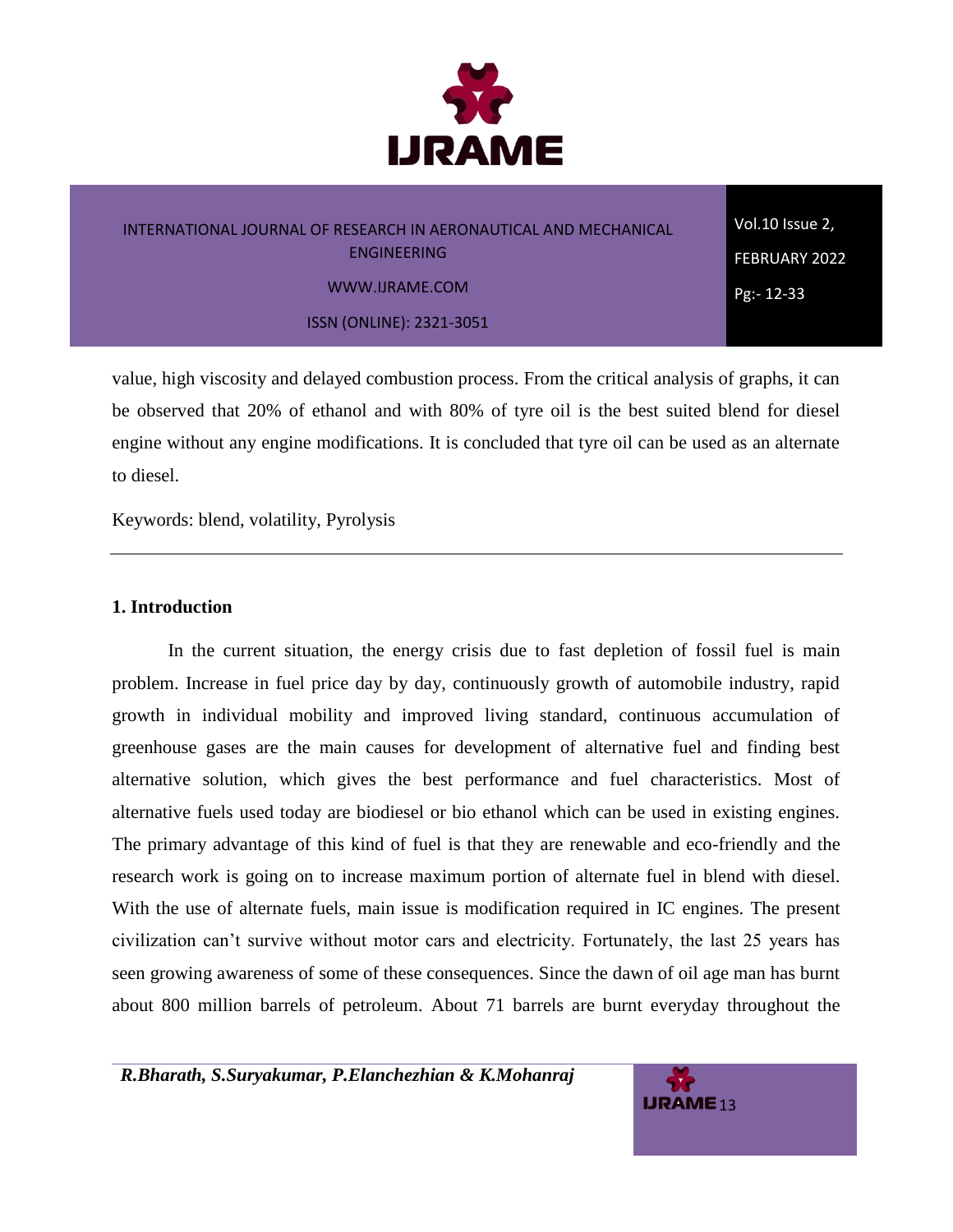

ISSN (ONLINE): 2321-3051

Vol.10 Issue 2, FEBRUARY 2022 Pg:- 12-33

world. And this consumption rate goes on increasing by 2% every year. The 2% doubles the quantity every 34 years. Somewhere between 1000 to 1600 billion barrels of fuel consumption are assumed to be in formation where economic recovery is possible. By 2010 the world would have consumed about one-half of the total amounts that is technically and economically feasible to extract. And at the current rate of consumption 1600 billion barrels would be depleted in 60 years. It's high time to think about the alternative fuels.

## **2. Tyre Oil**

Majority of waste rubber products are generated from worn or damaged automotive tyres and industrial conveyor belts. In South Africa alone, over 200,000 tons of tyres were generated annually in 2010; about 11 million used tyres were disposed illegally or burnt to retrieve the steel wire, with this figure estimated to increase by around 9.5 % annually. Tyres consists of complex mixtures of very different materials which include several rubbers, carbon black, steel cord and other organic and inorganic minor components. Tyre oil is better fuel for his engine. With the advent of cheap petroleum, appropriate crude oil fractions were refined to serve as fuel and diesel fuels and diesel engines started evolving together. Later in the 1940's, tyre were used again as fuel in emergency situations, during the period of World War II. Because of the increase in crude oil prices, limited resources of fossil fuels and the environmental concern, there has been tyre oil production of bio-diesel fuel. Bio-diesel has the potential to reduce the level of pollution and the level of global warming and prevention of oxidation in storage, etc.

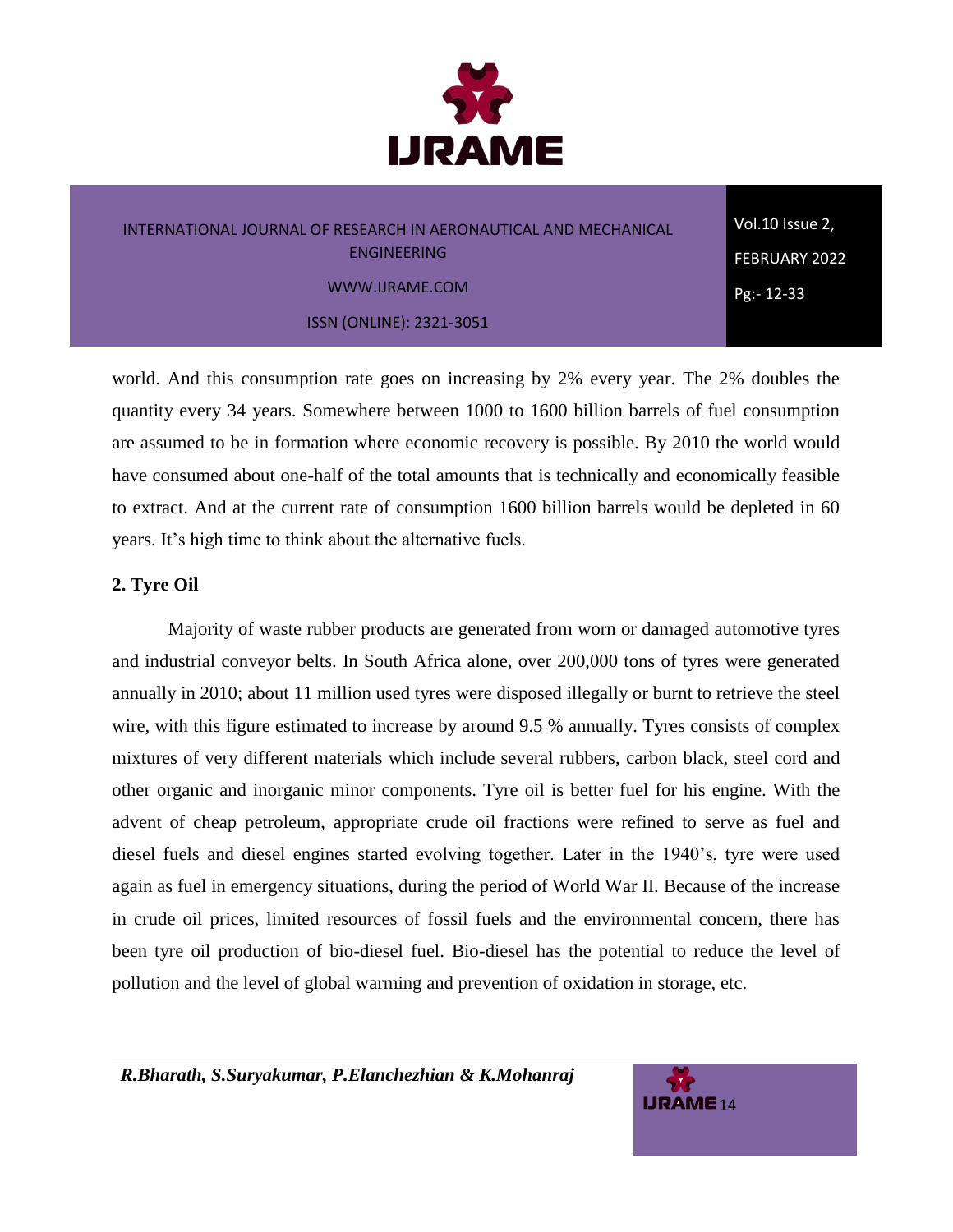

Vol.10 Issue 2, FEBRUARY 2022 Pg:- 12-33

#### WWW.IJRAME.COM

ISSN (ONLINE): 2321-3051

#### **3. Ethanol**

It blends together with gasoline and diesel containing different amounts of water. The ethanol constitutes 5–10 percent of the overall fuel mass in the blend. There are two major reasons for using ethanol as an additive to gasoline, apart from any reduction in  $CO<sub>2</sub>$  emissions. First, adding ethanol to gasoline raises the octane number of the fuel blend, thus guarding against engine knock, which can damage the engine. Ethanol is thus able to replace more costly octane‐boosting components such as alkylate. Second, because ethanol contains oxygen, ethanol containing gasoline burns more cleanly and reduces the amount of harmful emissions of carbon monoxide (CO), particulates and unburned gasoline components. Other oxygen-containing compounds can be added with the same effect. The ethanol used as an additive is normally anhydrous, in order to prevent phase separation (de‐mixing) of the water and gasoline in the blend two other major types of ethanol blends, which are widely used in brazil, are gasohol, containing roughly 20 percent anhydrous ethanol in gasoline, and E100, hydrous ethanol without gasoline and with a water content of roughly 7 percent by volume. E100 has the advantage of a lower cost of production energy and consequently monetary cost compared to that for anhydrous ethanol, whereas gasohol has a better cold starting capability and much higher energy content per litter additionally.

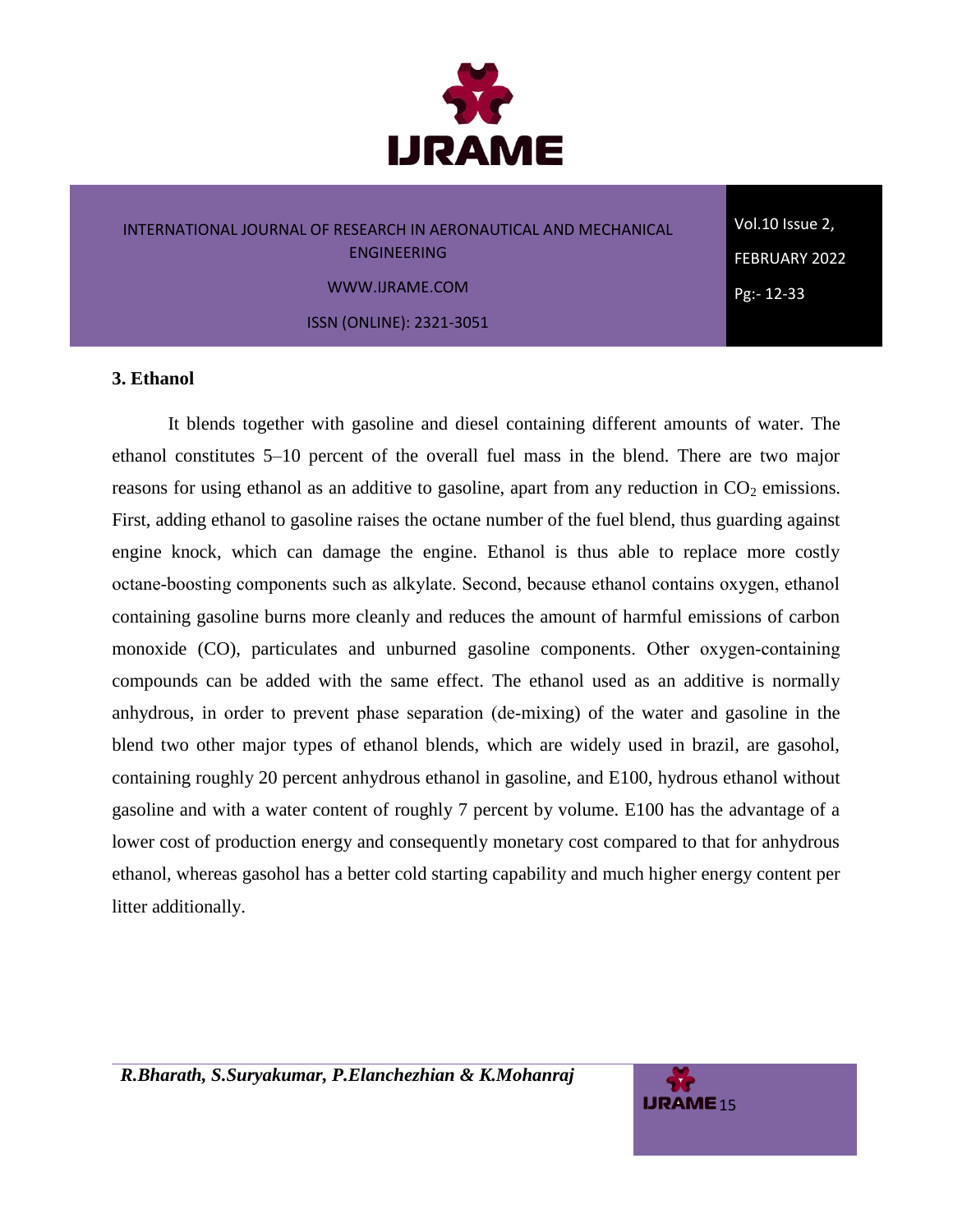

Vol.10 Issue 2, FEBRUARY 2022 Pg:- 12-33

WWW.IJRAME.COM

ISSN (ONLINE): 2321-3051

#### **4. Volatility**

Volatility is one of the main characteristic properties of gasoline which determines its suitability for use in a SI engine. Since gasoline is a mixture of different hydrocarbons, volatility depends on the fractional composition of the fuel. The usual practice of measuring the fuel volatility is the distillation of the fuel in a special device at atmospheric pressure & in the presence of its own vapour as shown in the figure 4.1. The fraction that boils off at a definite temperature is measured. The characteristic points are the temperatures at which 10, 40, 50 &



90% of the volume evaporates as well as the temperature at which boiling of the fuel terminates.

#### **5. Starting and Warm Up**

A certain part of the gasoline should vaporize at the room temperature for easy starting of the engine. Hence, the portion of the distillation curve between about 0  $\&$  10 % boiled off have relatively low boiling temperatures. As the engine warms up, the temperature will gradually

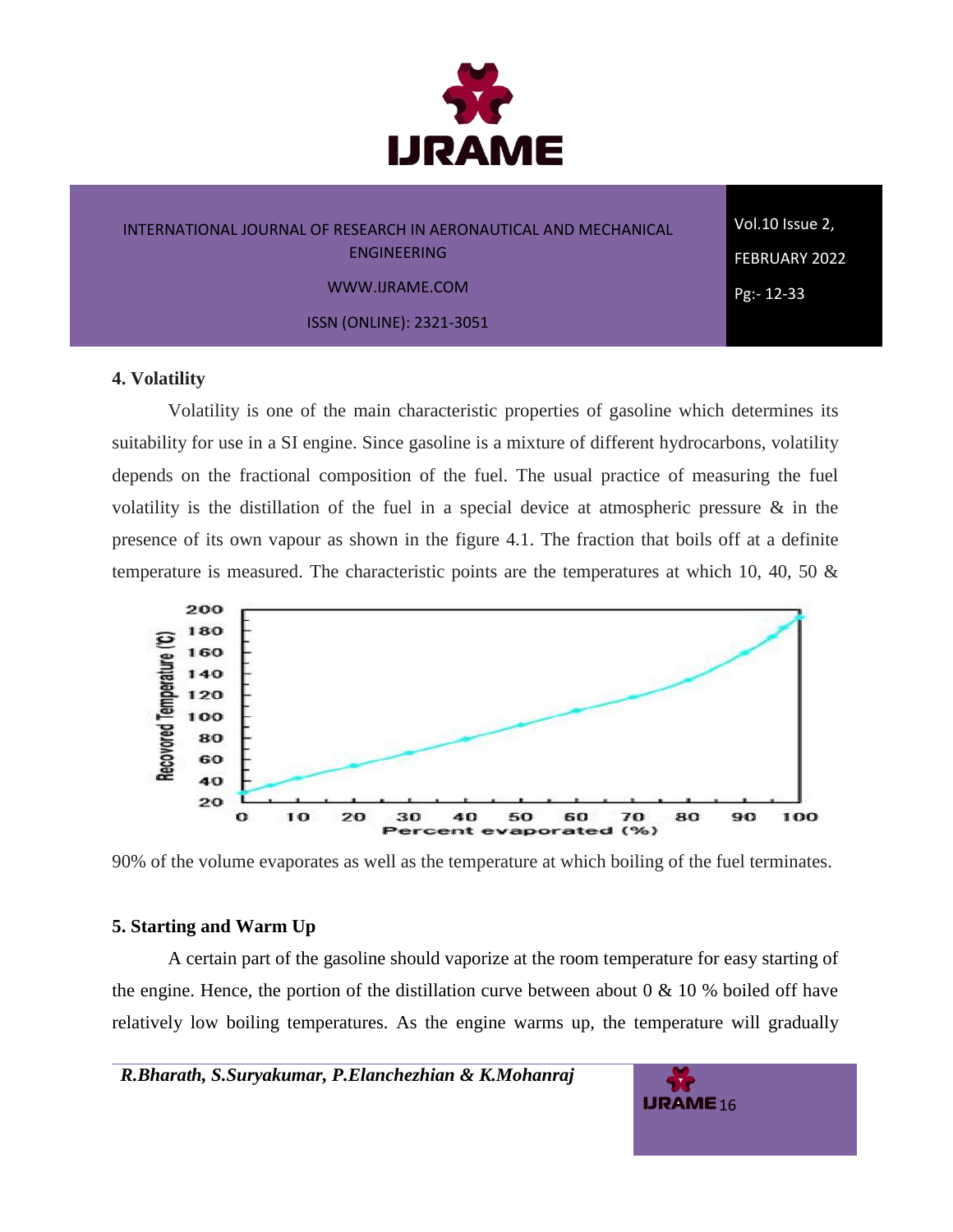

# INTERNATIONAL JOURNAL OF RESEARCH IN AERONAUTICAL AND MECHANICAL ENGINEERING WWW.IJRAME.COM ISSN (ONLINE): 2321-3051

Vol.10 Issue 2, FEBRUARY 2022 Pg:- 12-33

increase to the operating temperature. Low distillation temperatures are desirable throughout the range of the distillation curve for best warm-up.

## **6. Operating Range Performance**

In order to obtain good vaporization of the gasoline, low distillation temperatures are preferable in the engine operating range. Better vaporization tends to produce both more uniform. Distribution of fuel to the cylinders as well as better acceleration characteristics by reducing the quantity of liquid droplets in the intake manifold.

## **7. Gum Deposits**

Reactive hydrocarbons  $\&$  impurities in the fuel have a tendency to oxidize upon storage form liquid & solid gummy substances. The gasoline containing hydrocarbons of the paraffin, naphthalene & aromatic families forms little gum while cracked gasoline containing unsaturated hydrocarbons is the worst offender. A gasoline with high gum content will cause operating difficulties such as sticking valves & piston rings carbon deposits in the engine, gum deposits in the manifold, clogging of carburetor jets & enlarging of the valve stems, cylinders & pistons. The amount of gum increases with increased concentrations of oxygen, with rise in temperature, with exposure to sunlight  $\&$  also on contact with metals. Gasoline specifications therefore limit both the gum content of the fuel  $\&$  its tendency to form gum during storage

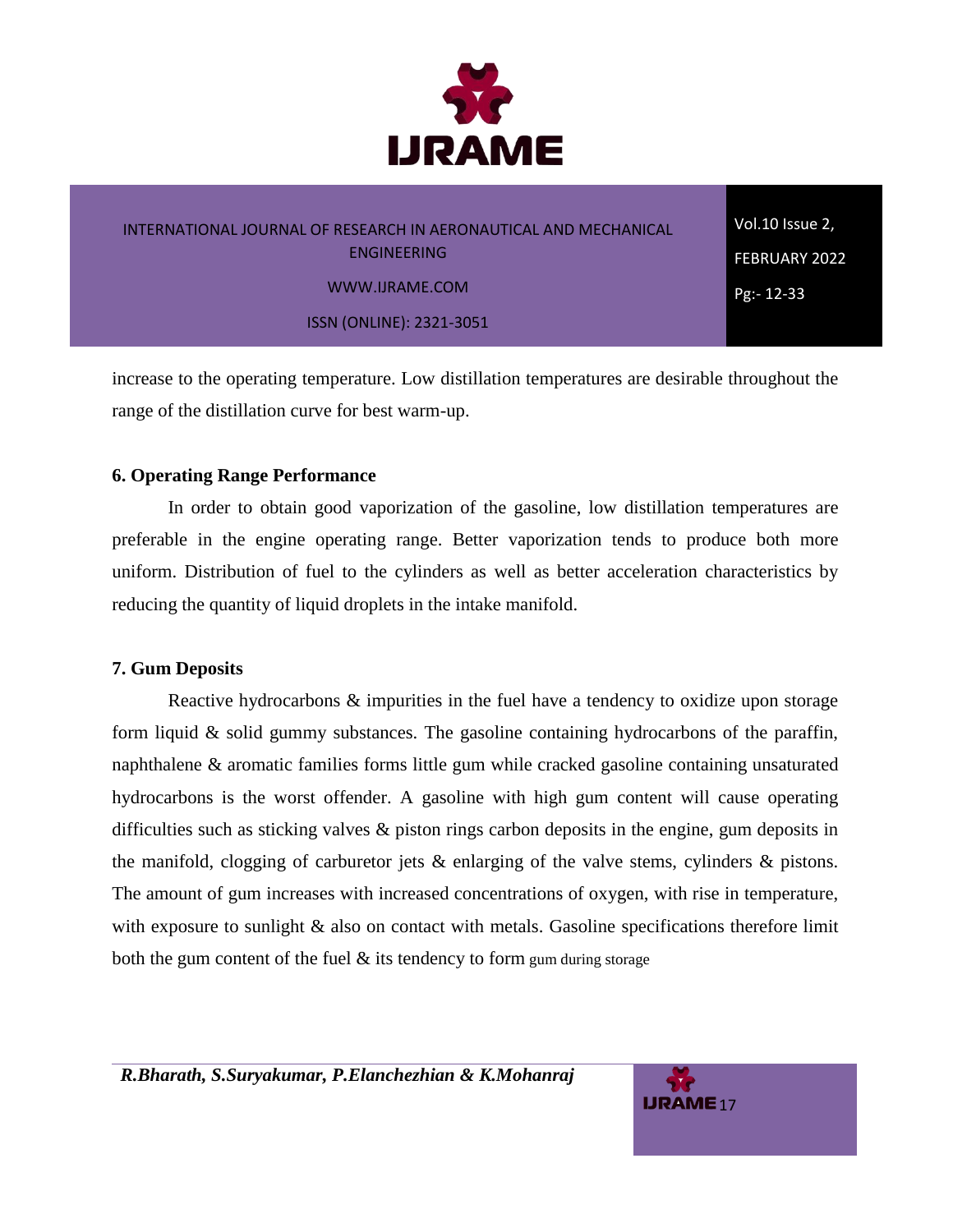

# INTERNATIONAL JOURNAL OF RESEARCH IN AERONAUTICAL AND MECHANICAL ENGINEERING WWW.IJRAME.COM ISSN (ONLINE): 2321-3051

Vol.10 Issue 2, FEBRUARY 2022 Pg:- 12-33

#### **8. Volatility**

.The fuel should be sufficiently volatile in the operating range of temperature to produce good mixing & combustionFigure above is a representative distillation curve of a typical diesel Fuel.



#### **9. Tyre Pyrolysis Oil**

The degradation of the rubber, using heat, in the absence of oxygen. The process is usually conducted under oxygen insufficiency or in an inert gas at either atmospheric or reduced pressures and in temperatures ranging from 300°-1000°C.Thick rubber at the periphery of the tyre was alone made into small chips. The tyre chips were washed dried and fed in to a mild steel pyrolysis reactor unit. The pyrolysis reactor used was a full insulated cylindrical chamber of inner diameter 110 mm and outer diameter 115 mm and height 300 mm. Vacuum was created in the pyrolysis reactor and then externally heated by means of 1.5 kW heaters. The process was carried out between 4500ºC and 650ºC in the reactor for 2 hours and 30 minutes [9.1]. The

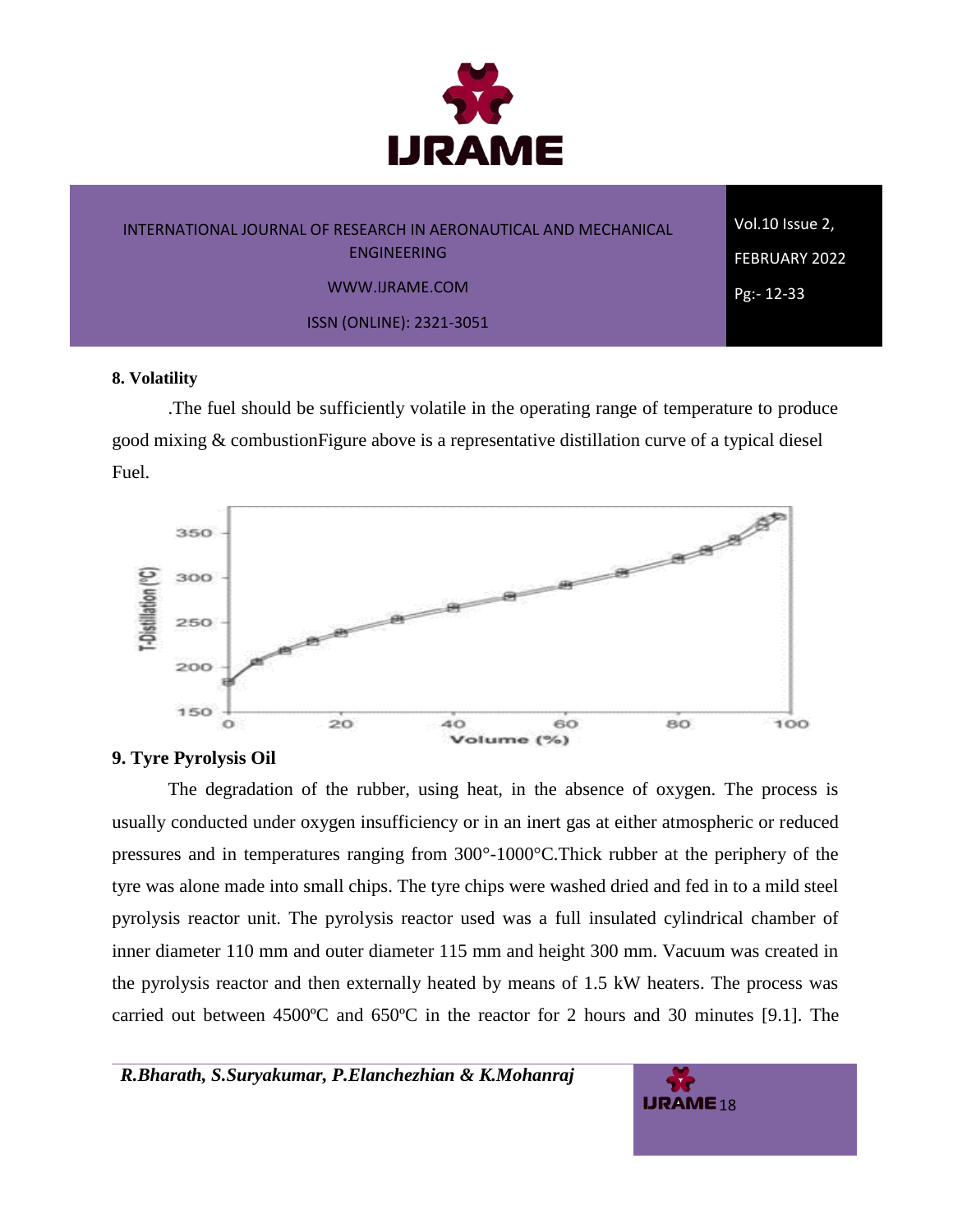

Vol.10 Issue 2, FEBRUARY 2022 Pg:- 12-33

ISSN (ONLINE): 2321-3051

products of pyrolysis in the form of vapor were sent to a water cooled condenser and the condensed liquid was collected as a fuel. The non-condensable gases were let out to atmosphere. The TPO collected was crude in nature. For an output of 1 kg of TPO about 2.09 kg of waste tires feedstock was required. The product yields from the process are: tyre pyrolysis oil (50 %), pyro gas (40 %) and char (10 %). The heat energy required to convert the waste tyres into the products was around7.8 mJ/kg. The residence time of the pyrolysis process was 90 minutes TPO was filtered by fabric filter and again filtered by micron filter to remove impurities, dust, low and high volatilefractionsofhydrocarbons.1. Furnace 2.Reactor 3. Feed material 4. Temperature controller 5. Condenser 6. Water inlet 7. Water outlet 8. Pyrolysis oil collector



**Figure: Pyrolysis setup**

# VARIOUS STEPS OF TPO

The modification of the crude TPO involves three stages,

- (i) Removal of moisture content
- (ii) Desulphurization process

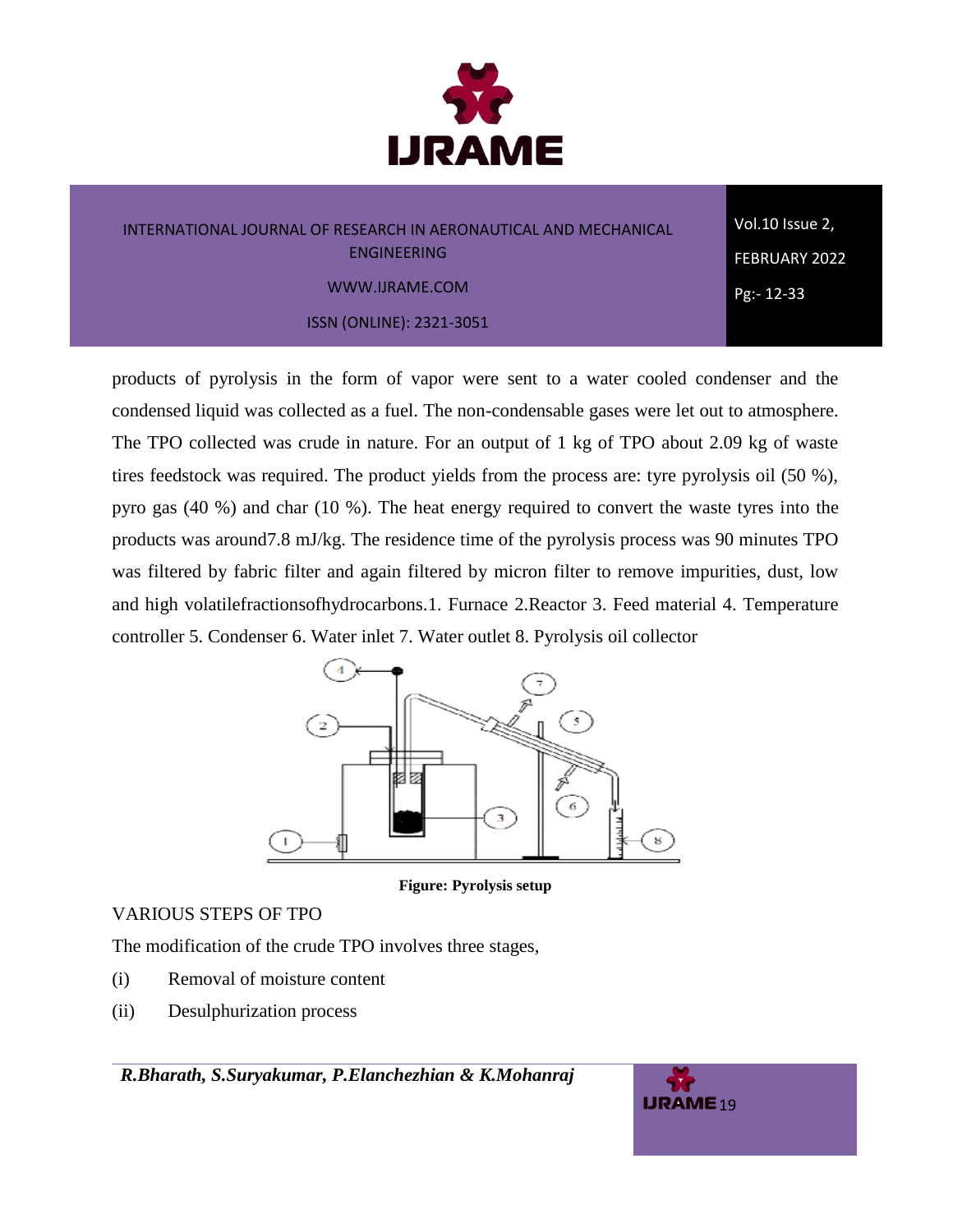

Vol.10 Issue 2, FEBRUARY 2022 Pg:- 12-33

WWW.IJRAME.COM

ISSN (ONLINE): 2321-3051

(iii) Vacuum distillation method.

# **VACUUM DISTILLATION METHOD**

## **REMOVAL OF MOISTURE**

Initially crude TPO was heated up to 100 °C, in a cylindrical vessel for a particular period to remove the moisture, before subjecting it to any further chemical treatment.

# **REMOVAL OF MOISTURE**

Initially crude TPO was heated up to 100 °C, in a cylindrical vessel for a particular period to remove the moisture, before subjecting it to any further chemical treatment.

The sample was externally heated in a closed chamber. The vapors leaving the chamber was condensed in a water cooled condenser and the DTPO was collected separately.Non condensable volatile vapors were left to the atmosphere. The distillation was carried out between 180°C and 240°C. 75% of TPO was distilled in the distillation whereas 10% of TPO was left out as pyro gas and 15% was found as sludge. The time taken for obtaining 250 ml DTPO and 800 ml DTPO were 25 min and 60 min respectively. The DTPO has irritating odour like acid smell. The odour can be reduced with the help of adding some masking agents or odour removal agents. DTPO has about 7% higher heating value than crude TPO.

Three test fuels have been taken for the experimental work. The first one is standard diesel fuel (DIESEL) and other two are DTPO75 and DTPO85. DTPO75 is 75% DTPO blended with 25% DIESEL on volume basis. DTPO85 is 85% DTPO blended with 15% DIESEL on volume basis.

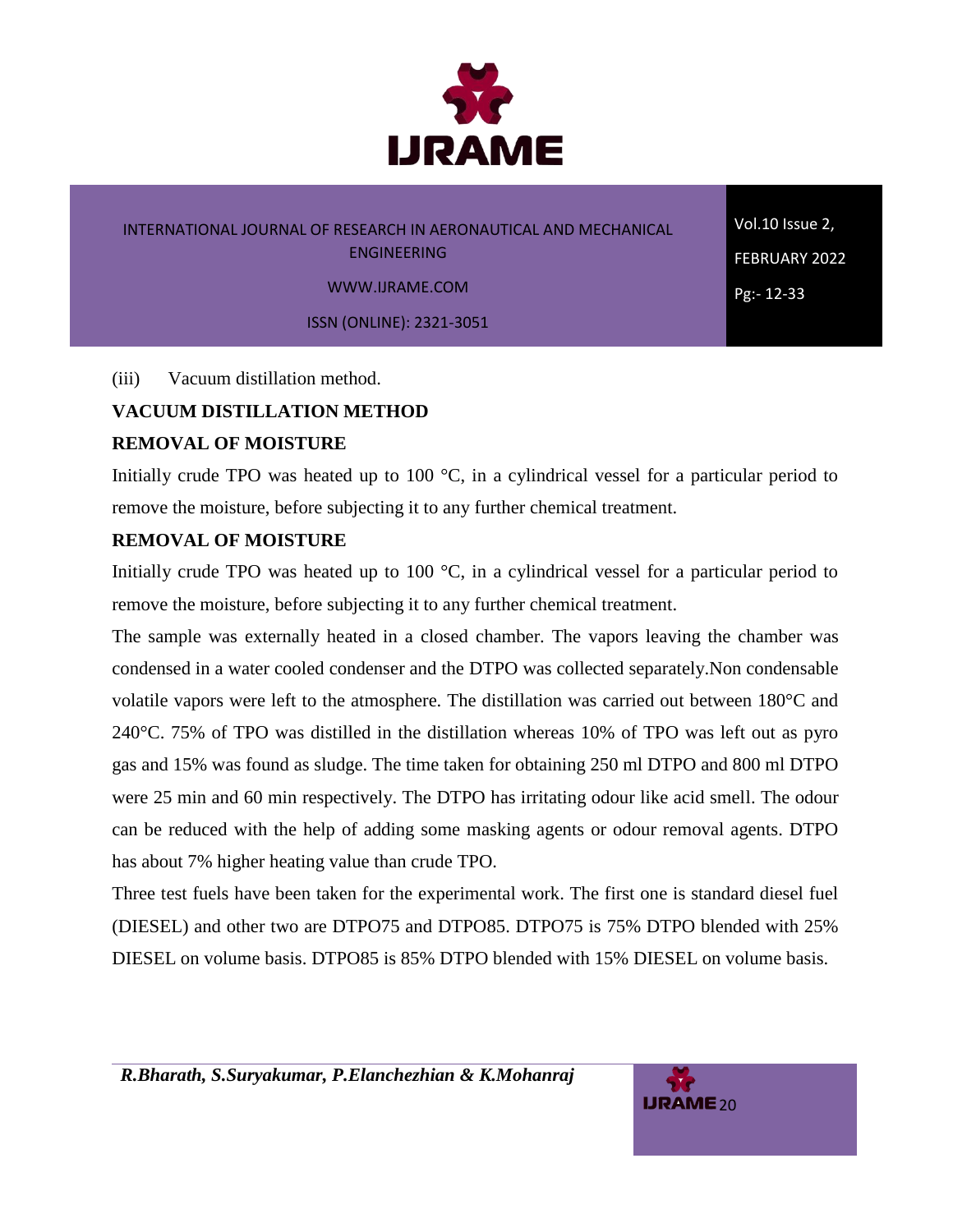

Vol.10 Issue 2, FEBRUARY 2022 Pg:- 12-33

WWW.IJRAME.COM

ISSN (ONLINE): 2321-3051

| <b>Property</b>                            | <b>Diesel</b> | <b>Tyre Pyrolysis oil</b> |
|--------------------------------------------|---------------|---------------------------|
| Heating value $(k.T/kg)$                   | 42500         | 42580                     |
| Sulphur                                    | 1.2%          | 0.06%                     |
| Carbon residue (% by weight)               | < 0.38        | 0.11                      |
| Density $(g/cc)$                           | 0.840         | 0.843                     |
| Kinematic Viscosity(cSt) at $40^{\circ}$ C | 3.5           | 3.2                       |

# **MOLECULAR FILTRATION**

The distillates obtained at 250oc being the fractions that resemble diesel fuel underwent further treatment to reduce the residual sulphur compounds. Since a fraction of mercaptans were removed from the oil, the free sulphur remaining in the oil was reduced through adsorption using 13x molecular sieves. Zeolite molecular sieves are crystalline, highly porous materials, which belong to the class of alumina silicates.

The pore opening of the sodium form of zeolite x  $(13x)$  is approximately 8 angstrom. The ability to adjust the pores to precisely determined uniform openings allows for molecules smaller than its pore diameter to be adsorbed whilst excluding larger molecules, hence the name molecular sieve. The different pore sizes of synthetic zeolites open up a wide range of possibilities in terms of sieving molecules of different size or shape from gases and liquid.

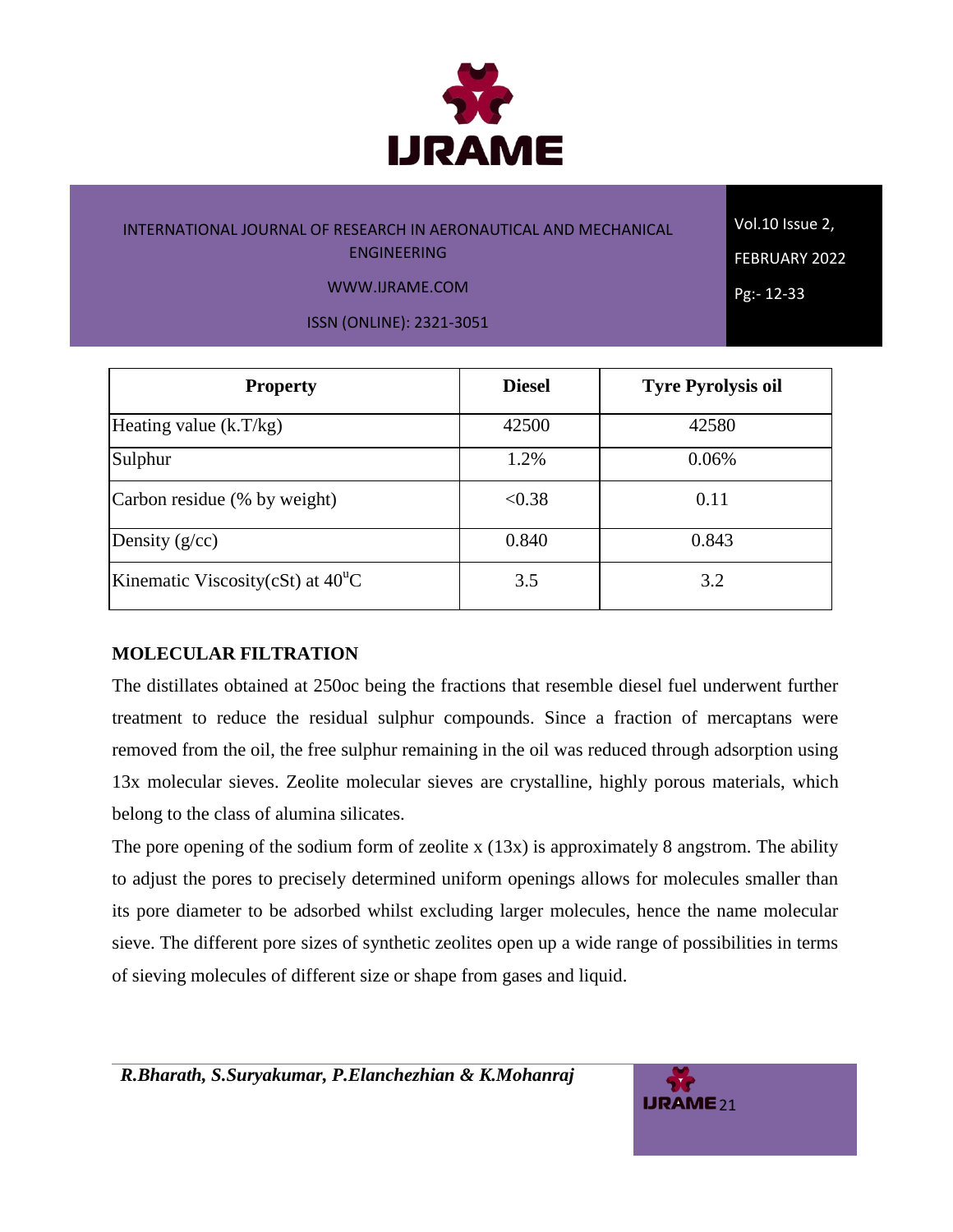

Vol.10 Issue 2, FEBRUARY 2022 Pg:- 12-33

#### WWW.IJRAME.COM

ISSN (ONLINE): 2321-3051





## EMISSIONS

In the end use of ethanol fuels, there are two main concerns regarding fuel-related emissions; tailpipe emissions and evaporative emissions. Tailpipe emissions have been reduced over the years by increasingly strict regulations, while evaporative emissions have not had the same degree of focus. With the introduction of ethanol, evaporative emissions are in some cases at a level comparable to tailpipe emissions and must therefore be addressed.



Experimental Setup (Kirloskar Av-1 Engine)

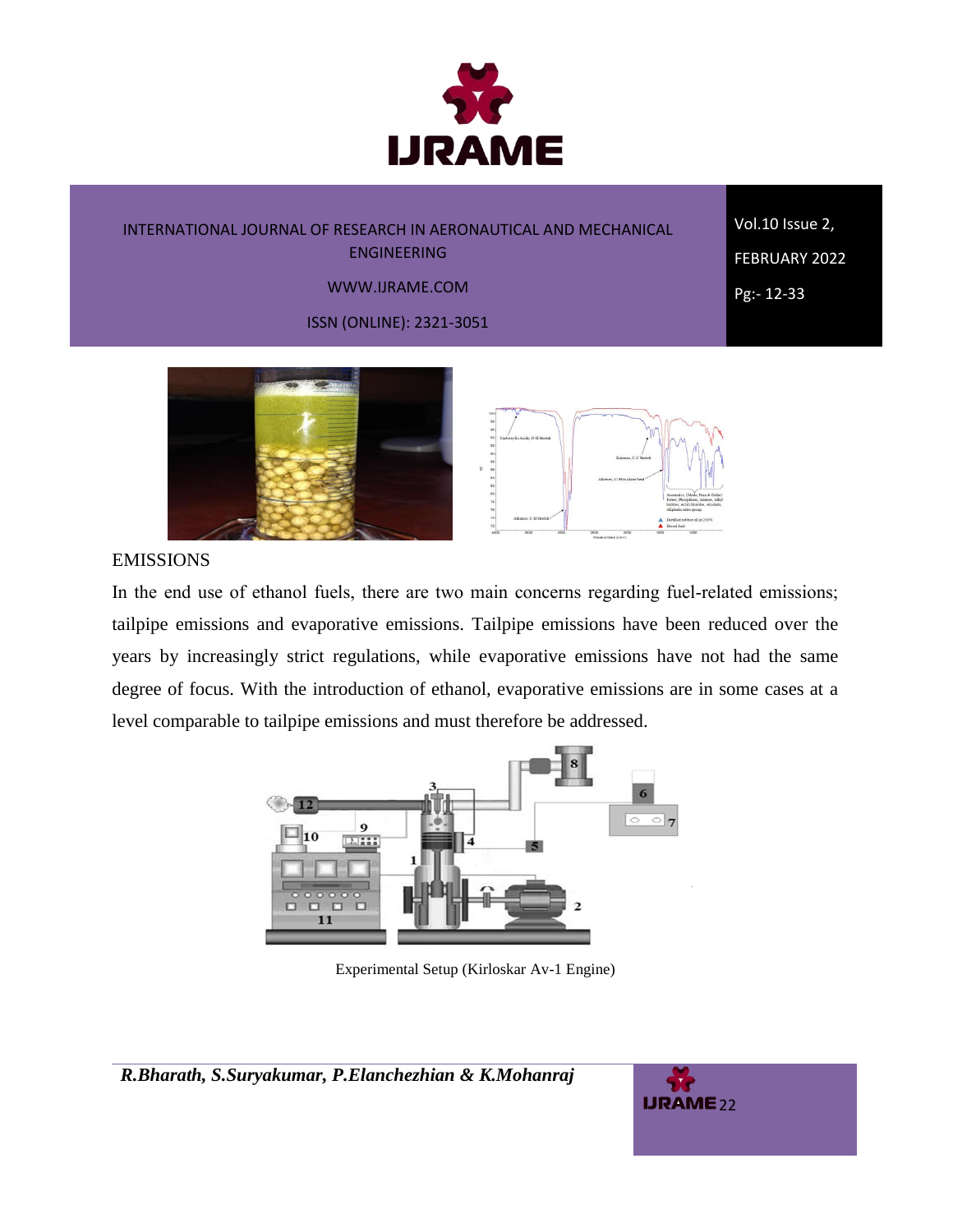

Vol.10 Issue 2, FEBRUARY 2022 Pg:- 12-33

WWW.IJRAME.COM

ISSN (ONLINE): 2321-3051

#### **PROCEDURE**

At first 100% diesel is taken for test.

 $\Box$  Then 100% tyre oil is taken for test without any blending.

 $\Box$  The tyre oil and ethanol oil are mixed together to prepare a mixture. The proportion of mixing the two oils are 90%and 10%of the mixture is taken to prepare the blend. This is the second fuel to be tested.

 $\Box$  Then 80% of the mixture is taken and 20% is mixed to prepare the third blending. Likewise 30% blend is taken and tested.

 $\Box$  The blend oil is put in the fuel tank, the engine is started first we have to take the reading

#### **OBSERVATION TABLE.**

| <b>ENGINE</b><br><b>SPEED IN</b><br><b>RPM</b> | $\bf{B}.\bf{P}$<br><b>IN KW</b> | 100%LOAD RE=VALM.NM | <b>DYNO</b><br><b>CONST</b> | <b>FR.POWER</b><br><b>RINKW</b> |
|------------------------------------------------|---------------------------------|---------------------|-----------------------------|---------------------------------|
| 1500                                           | 3.7                             | 114.7               | 9549.305                    | 1.4                             |

#### **CONSTANCE VALUE FOR ENGINE:**

Constance Value for Enginefor 0 load and time taken to consume 20ml of oil is noted down. Afterwards load is increased gradually as 20%, 40%, 60%, 80%, and 100%.

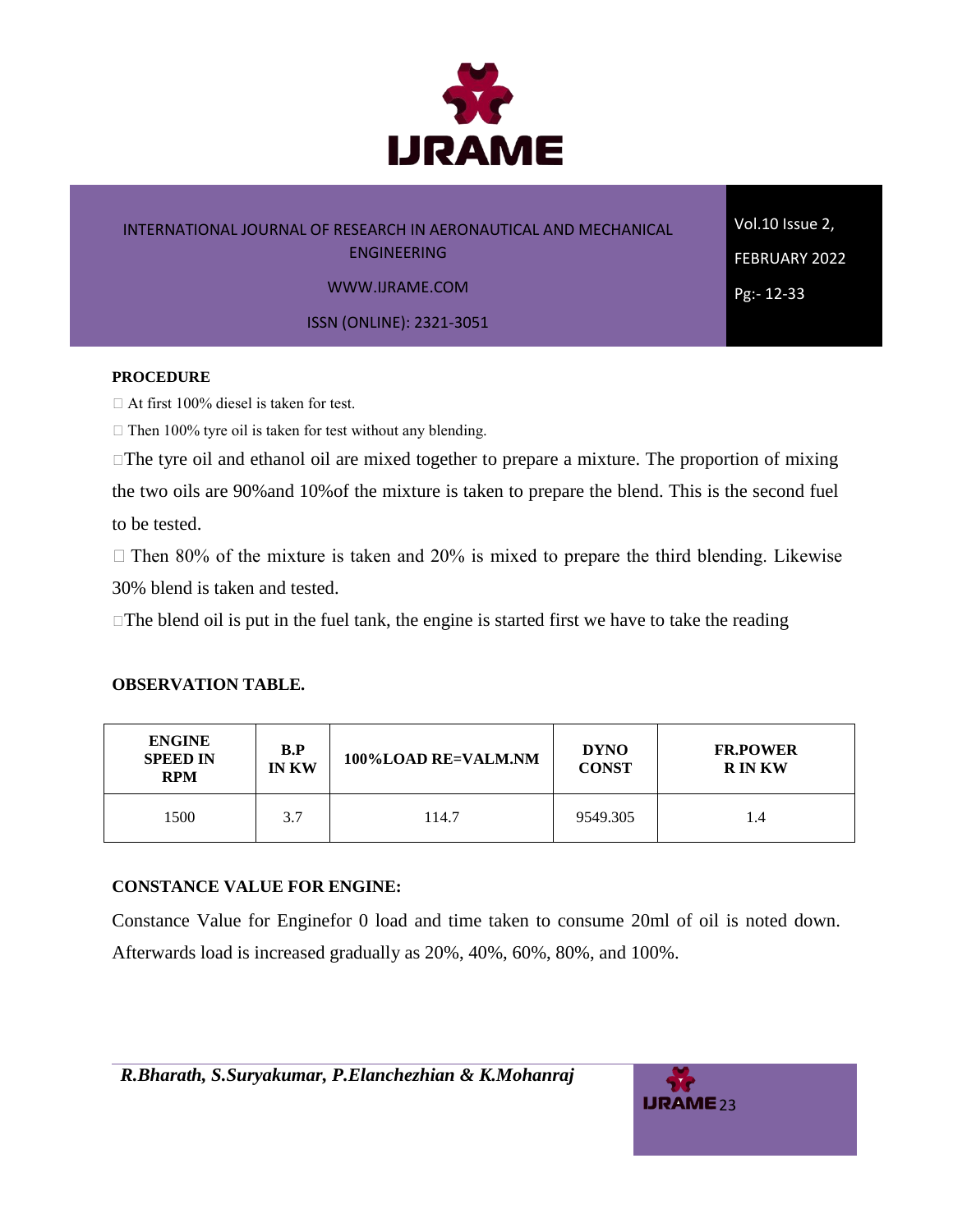

Vol.10 Issue 2, FEBRUARY 2022

Pg:- 12-33

WWW.IJRAME.COM

ISSN (ONLINE): 2321-3051

**% OF LOAD FUEL CONSUMPTION FUEL POWER BRAKE.SP.FUEL CONSUMPTION** % Kg/hr Kg/hr Kw Kg/Kw.hr 20 0.521739 6.655507 0.724638 40 0.586957 1.487446 0.404798 60 0.705882 9.004510 0.320856 80 0.874494 11.15538 0.288612 100 1.018868 12.99708 0.276116

# **100% DIESEL FUEL READING:**

Load Test on Kirloskar Av-I Engine (E swing Field Dynamometer)

| <b>LOAD</b> | <b>CAL</b><br><b>LOAD</b> | <b>ENGINE SPEED</b> | TIME TAKEN FOR 10CC |                         | <b>EGT</b> | <b>BRAKE POWER</b> | <b>THERMAL EFFICNCY</b> |      |
|-------------|---------------------------|---------------------|---------------------|-------------------------|------------|--------------------|-------------------------|------|
|             | $\%$                      | <b>RPM</b>          | T <sub>1</sub>      | T <sub>2</sub><br>T AVG |            | DEG C              | <b>Kw</b>               | $\%$ |
| 20          | 2                         | 1500                | 210                 | 220                     | 215        | 89                 | 0.72                    | 12   |
| 40          | 4.6                       | 1500                | 174                 | 180                     | 177        | 133                | 1.45                    | 20   |

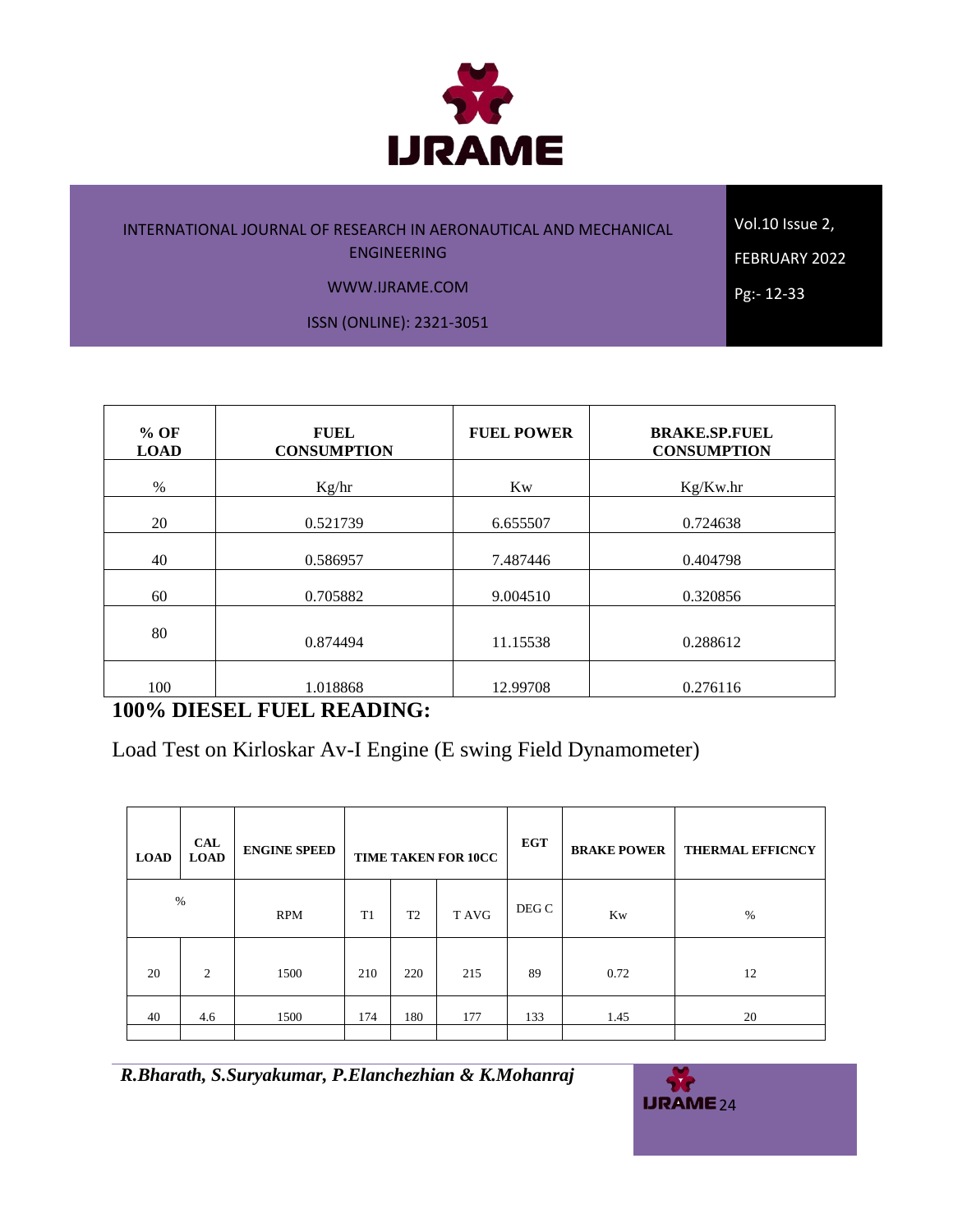

Vol.10 Issue 2, FEBRUARY 2022

Pg:- 12-33

#### WWW.IJRAME.COM

ISSN (ONLINE): 2321-3051

| 60  | 7.2 | 1500 | 132 | 136 | 134   | 161 | 2.2  | ل ک           |
|-----|-----|------|-----|-----|-------|-----|------|---------------|
| 80  | 9.8 | 1500 | 117 | 118 | 117.5 | 196 | 3.03 | 28            |
|     |     |      |     |     |       |     |      |               |
| 100 |     | 1500 | 108 | 110 | 109   | 211 | 3.69 | $\sim$<br>-51 |

# **TYER OIL 100%**

| $%$ OF<br><b>LOAD</b> | <b>FUEL</b><br><b>CONSUMPTION</b> | <b>FUEL POWER</b> | <b>BRAKE.SP.FUEL CONSUMPTION</b> |
|-----------------------|-----------------------------------|-------------------|----------------------------------|
| $\%$                  | Kg/hr.                            | Kw                | Kg/Kw.hr                         |
| 20                    | 0.493151                          | 6.177808          | 11.65462                         |
| 40                    | 0.591781                          | 7.41337           | 19.55926                         |
| 60                    | 0.797048                          | 9.984797          | 29                               |
| 80                    | 0.943231                          | 11.81607          | 33                               |
| 100                   | 1.15508                           | 14.46995          | 37                               |

Load Test on Kirloskar Av-I Engine

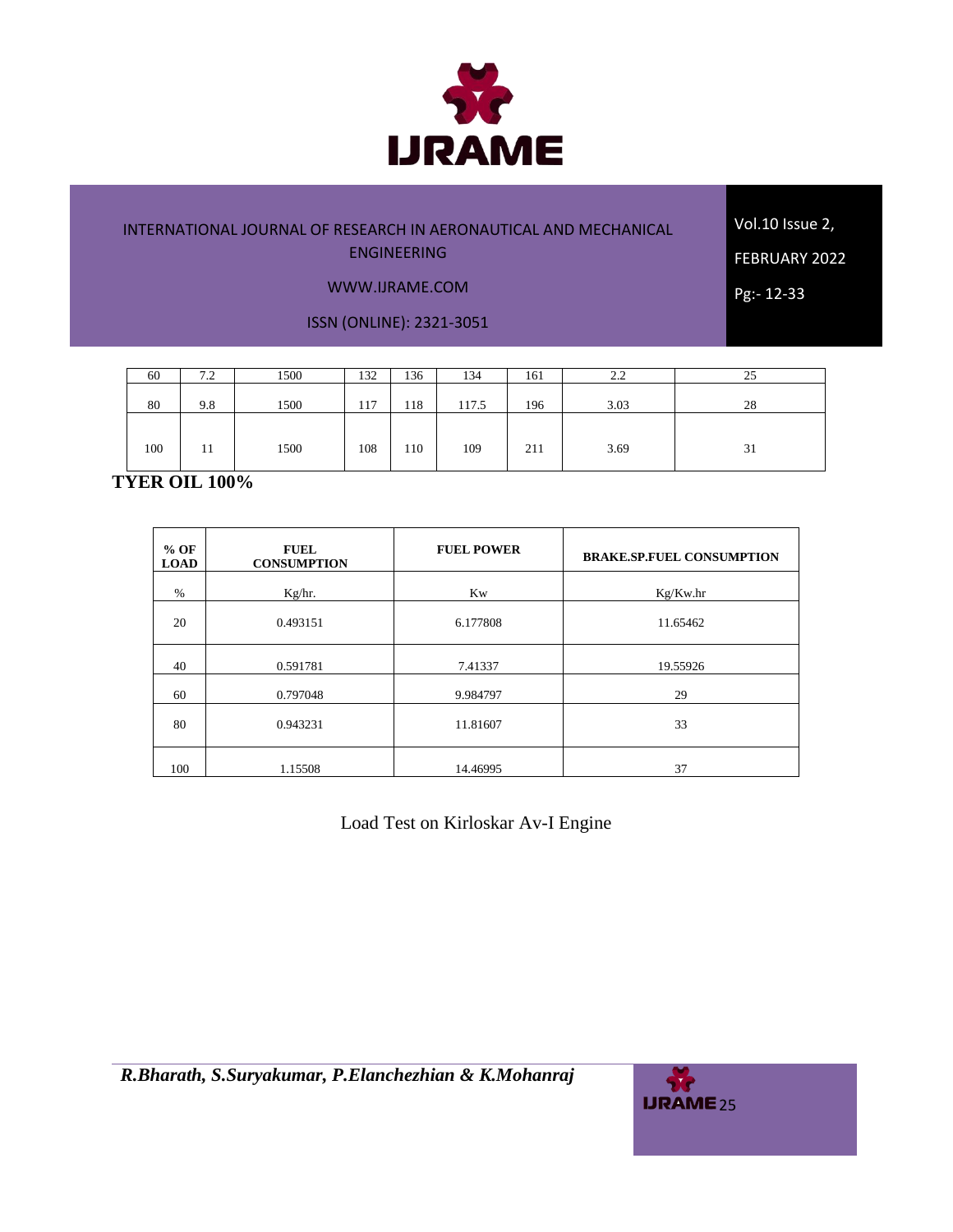

Vol.10 Issue 2, FEBRUARY 2022

Pg:- 12-33

WWW.IJRAME.COM

ISSN (ONLINE): 2321-3051

## **90% TYRE OIL + 10% ETHANOL:**

| <b>LOAD</b> | $\bf{CO}$ | HC            | CO <sub>2</sub> | <b>O2</b>     | NO   |
|-------------|-----------|---------------|-----------------|---------------|------|
| (Kg)        | Ppm       | $%$ by<br>vol | $%$ by<br>vol   | $%$ by<br>vol | ppm  |
| 20          | 0.04      | 35            | 2.94            | 10.95         | 183  |
| 40          | 0.03      | 41            | 4.02            | 10.74         | 372  |
| 60          | 0.02      | 47            | 5.24            | 10.21         | 705  |
| 80          | 0.02      | 52            | 6.64            | 9.57          | 990  |
| 100         | 0.02      | 55            | 7               | 9.37          | 1117 |

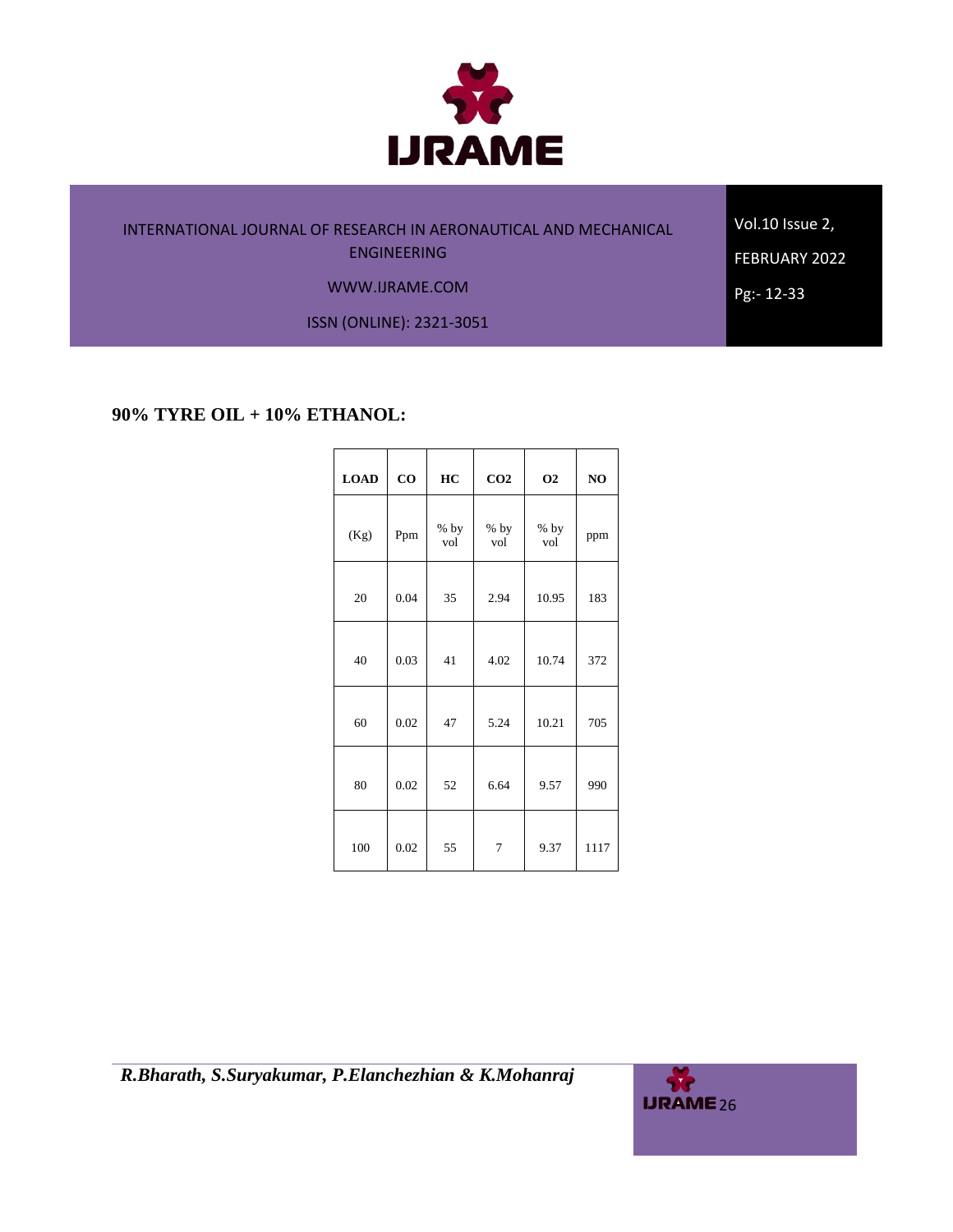

Vol.10 Issue 2,

WWW.IJRAME.COM

FEBRUARY 2022

Pg:- 12-33

ISSN (ONLINE): 2321-3051

| <b>LOAD</b> | <b>CAL</b><br><b>LOAD</b> | <b>ENGINE</b><br><b>SPEED</b> | <b>TIME TAKEN</b><br><b>FOR 10CC</b> |                |                 | <b>EGT</b>                  | <b>BRAKE</b><br><b>POWER</b> | <b>THERMAL</b><br><b>EFFICNCY</b> |
|-------------|---------------------------|-------------------------------|--------------------------------------|----------------|-----------------|-----------------------------|------------------------------|-----------------------------------|
| %           |                           | <b>RPM</b>                    | T1                                   | T <sub>2</sub> | T<br><b>AVG</b> | <b>DEG</b><br>$\mathcal{C}$ | kw                           | %                                 |
| 20          | $\overline{c}$            | 1500                          | 219                                  | 220            | 219.5           | 148                         | 0.72                         | 14                                |
| 40          | 4.6                       | 1500                          | 176                                  | 180            | 178             | 154                         | 1.45                         | 21                                |
| 60          | 7.2                       | 1500                          | 134                                  | 136            | 135             | 175                         | 2.2                          | 26                                |
| 80          | 9.8                       | 1500                          | 114                                  | 118            | 116             | 190                         | 3.03                         | 29                                |
| 100         | 11                        | 1500                          | 105                                  | 117            | 107.5           | 203                         | 3.69                         | 33                                |

## **80% TYRE OIL + 20% ETHANOL**

Load Test on Kirloskar Av-I Engine (E Swing Field Dynamometer)

| <b>LOAD</b> | <b>CAL</b><br>LOA<br>D | <b>ENGINE</b><br><b>SPEED</b> |     | <b>TIME TAKEN FOR 10CC</b> |       | <b>EGT</b> | <b>BRAKE</b><br><b>POWE</b><br>R | <b>THERMAL</b><br><b>EFFICNCY</b> |
|-------------|------------------------|-------------------------------|-----|----------------------------|-------|------------|----------------------------------|-----------------------------------|
| %           |                        | <b>RPM</b>                    | T1  | T <sub>2</sub>             | T AVG | DEG C      | <b>Kw</b>                        | %                                 |
| 20          | 2                      | 1500                          | 213 | 225                        | 219   | 135        | 0.72                             | 11.65462                          |
| 40          | 4.6                    | 1500                          | 185 | 180                        | 182.5 | 143        | 1.45                             | 19.55926                          |
| 60          | 7.2                    | 1500                          | 135 | 136                        | 135.5 | 162        | 2.2                              | 29                                |
| 80          | 9.8                    | 1500                          | 111 | 118                        | 114.5 | 192        | 3.03                             | 33                                |
| 100         | 11                     | 1500                          | 90  | 97                         | 93.5  | 213        | 3.69                             | 37                                |

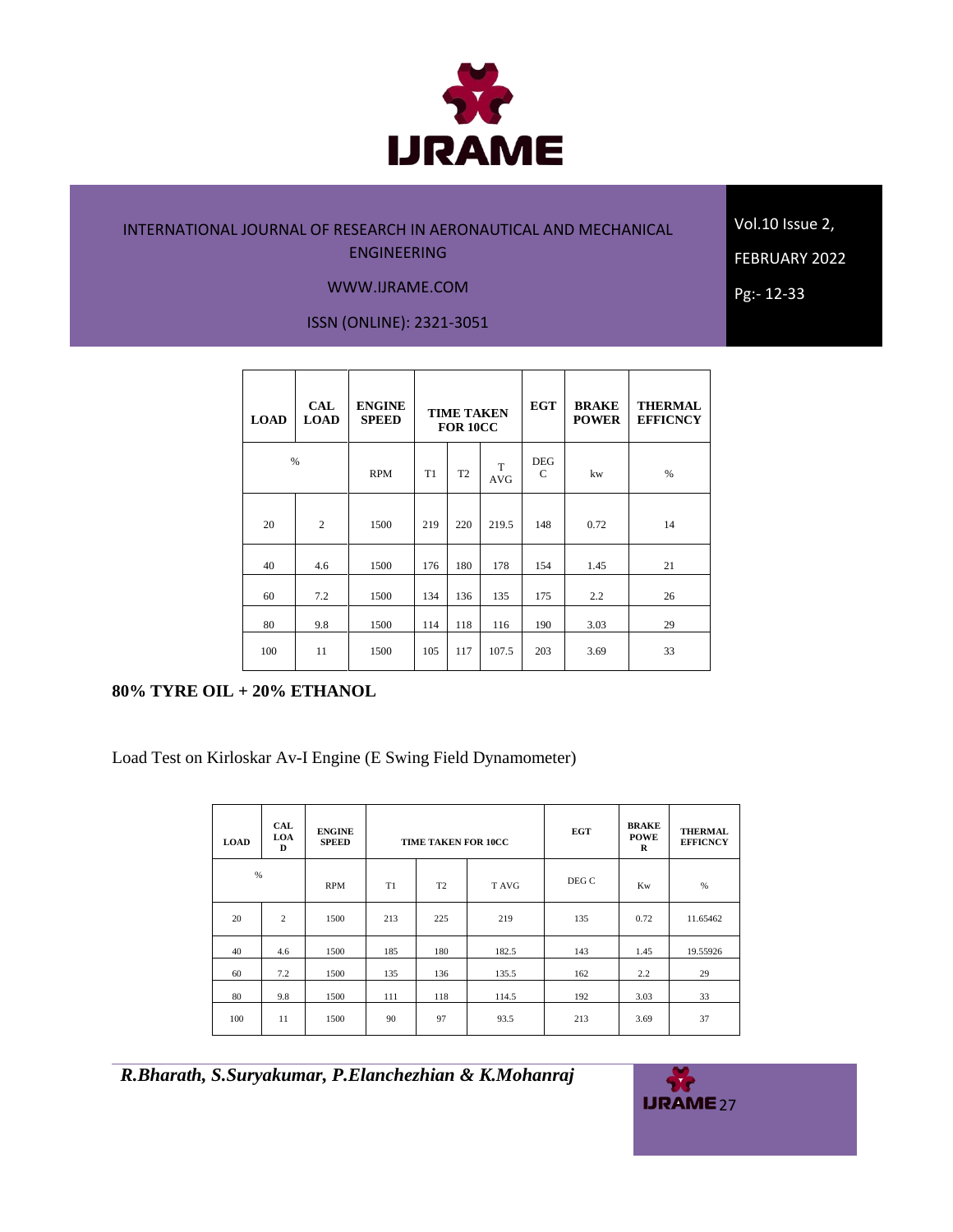

Vol.10 Issue 2, FEBRUARY 2022

Pg:- 12-33

#### WWW.IJRAME.COM

ISSN (ONLINE): 2321-3051

| <b>LOAD</b> | $\bf CO$ | HC       | CO <sub>2</sub> | <b>O2</b> | NO   |
|-------------|----------|----------|-----------------|-----------|------|
| % by vol    | Ppm      | % by vol | % by vol        | % by vol  | ppm  |
| 20          | 0.04     | 32       | 2.78            | 10.61     | 170  |
| 40          | 0.03     | 42       | 3.98            | 10.29     | 367  |
| 60          | 0.02     | 44       | 4.5             | 10.36     | 545  |
| 80          | 0.02     | 49       | 5.8             | 10.04     | 866  |
| 100         | 0.02     | 60       | 7.62            | 9.94      | 1056 |

Fig Table: 7.6(a)

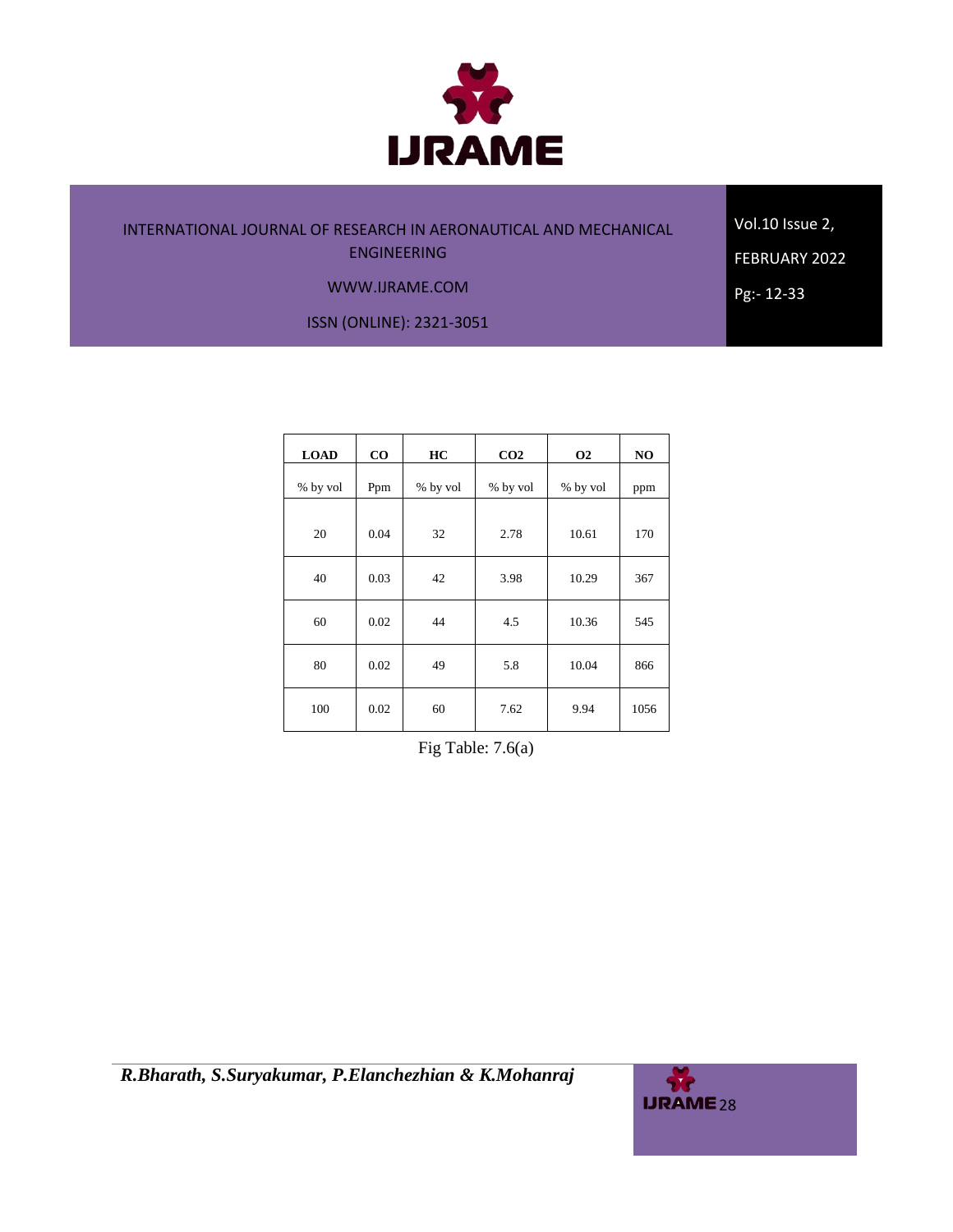

Vol.10 Issue 2,

FEBRUARY 2022

Pg:- 12-33

WWW.IJRAME.COM

ISSN (ONLINE): 2321-3051

| $%$ OF<br><b>LOAD</b> | <b>FUEL</b><br><b>CONSUMPTION</b> | <b>FUEL POWER</b> | <b>BRAKE.SP.FUEL CONSUMPTION</b> |
|-----------------------|-----------------------------------|-------------------|----------------------------------|
| $\%$                  | Kg/hr.                            | <b>Kw</b>         | Kg/Kw.hr                         |
| 20                    | 0.493151                          | 6.177808          | 11.65462                         |
| 40                    | 0.591781                          | 7.41337           | 19.55926                         |
| 60                    | 0.797048                          | 9.984797          | 29                               |
| 80                    | 0.943231                          | 11.81607          | 33                               |
| 100                   | 1.15508                           | 14.46995          | 37                               |

Fig Table: 7.6(b)

## **PERFORMANCE CHARACTERISTICS**

## **BREAK THERMAL EFFICIENCY V/S BRAKE POWER**



*R.Bharath, S.Suryakumar, P.Elanchezhian & K.Mohanraj*

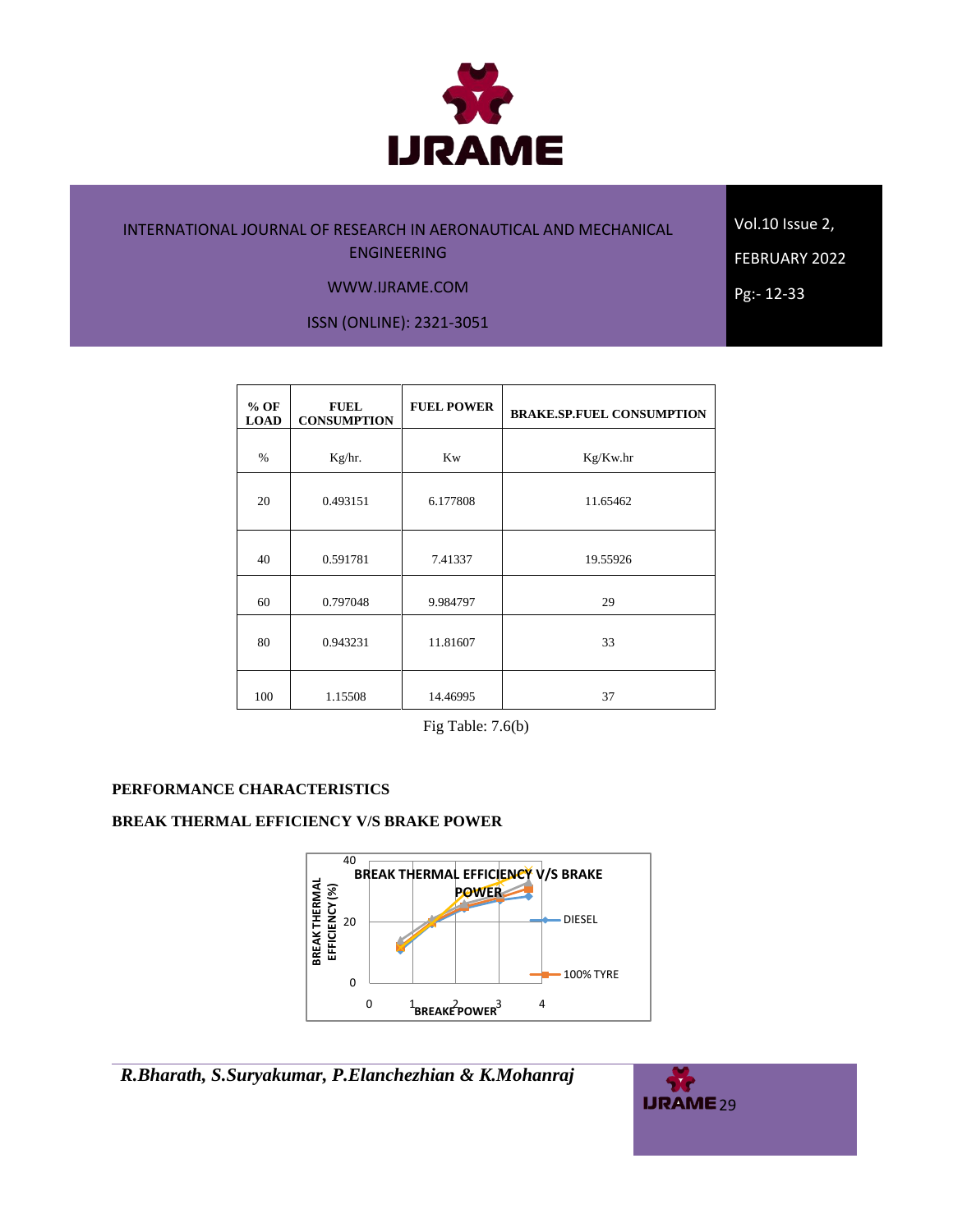

Vol.10 Issue 2, FEBRUARY 2022 Pg:- 12-33

#### WWW.IJRAME.COM

ISSN (ONLINE): 2321-3051

#### **BRAKE SPECIFICI FUEL CONSUMPTION V/S BRAKE POWER**

#### **HC V/S LOAD(%)**



**CO V/S LOAD(%)**



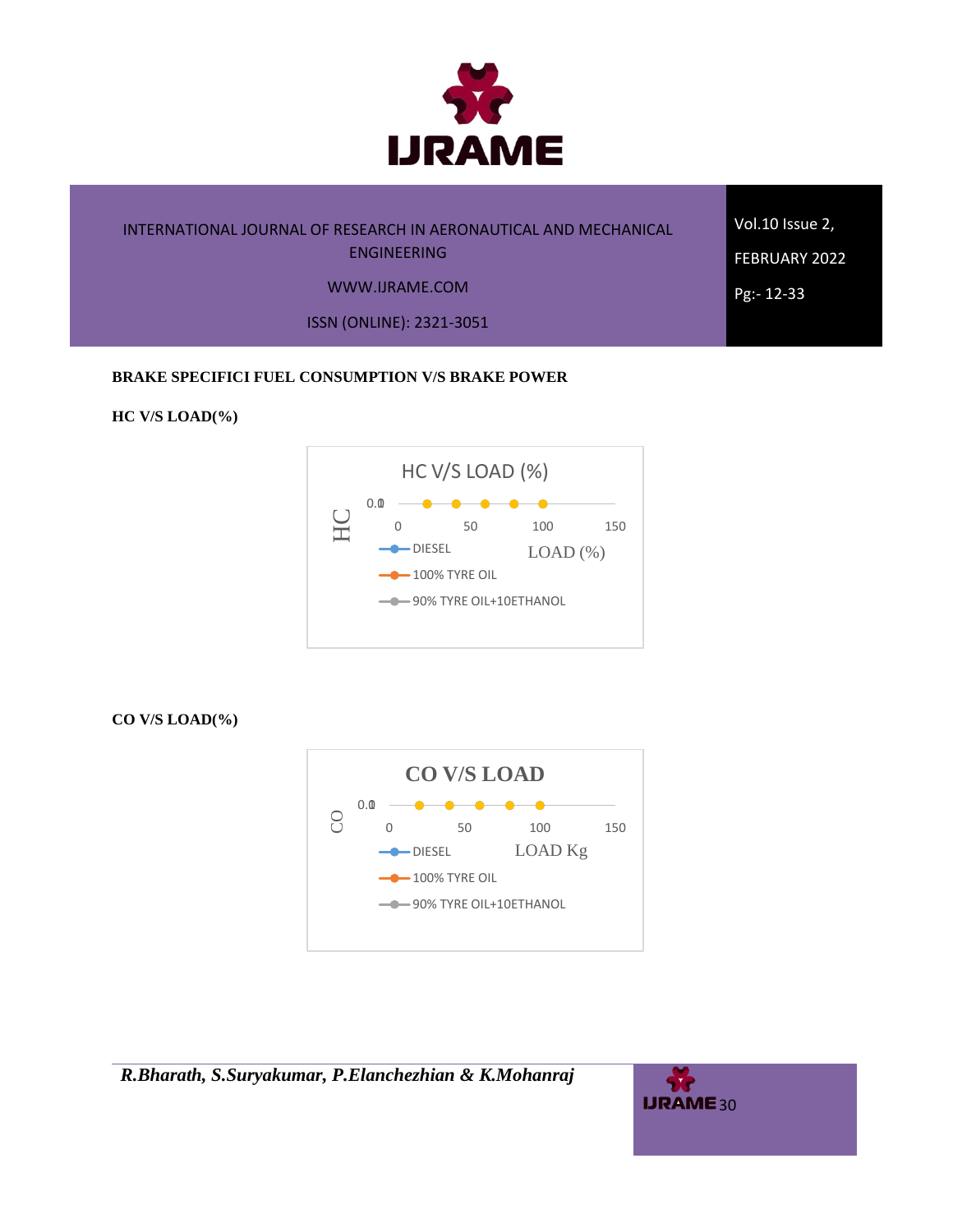

Vol.10 Issue 2, FEBRUARY 2022 Pg:- 12-33

#### WWW.IJRAME.COM

ISSN (ONLINE): 2321-3051

| <b>LOAD</b> | $\bf{CO}$ | HC            | CO <sub>2</sub> | <b>O<sub>2</sub></b> | NO   |
|-------------|-----------|---------------|-----------------|----------------------|------|
| % by vol    | ppm       | $%$ by<br>vol | $%$ by<br>vol   | $%$ by<br>vol        | ppm  |
| 20          | 0.06      | 27            | 3.08            | 8.77                 | 188  |
| 40          | 0.05      | 28            | 4.4             | 8.4                  | 390  |
| 60          | 0.03      | 26            | 5.8             | 7.98                 | 694  |
| 80          | 0.03      | 26            | 7.1             | 7.75                 | 1029 |
| 100         | 0.04      | 27            | 8.42            | 7.03                 | 1279 |

#### **CONCLUSION**

The findings of this study revealed that the fuel properties of distilled oil obtained at  $250^{\circ}$ C are nearly comparable to commercial diesel with high heating value as well as low water content and total contamination. It was also discovered that the oil cannot be used directly into compression ignition engines in its pure form due to its higher sulphur content, low viscosity and low flash point. A blend of this oil with diesel fuel may be considered to an extent whereby the overall viscosity and flash point of the blend fuel is at least 2.2cst and 55oc respectively. The sulphur content in the oil was reduced by 22.5% via distillation process and further 44.4% by molecular filtration using 13x molecular sieves.

As the above graphs shows that 10% blending gives us optimum values of performance and emission characteristics blends have lower value of co, unburnt hydrocarbon than diesel.

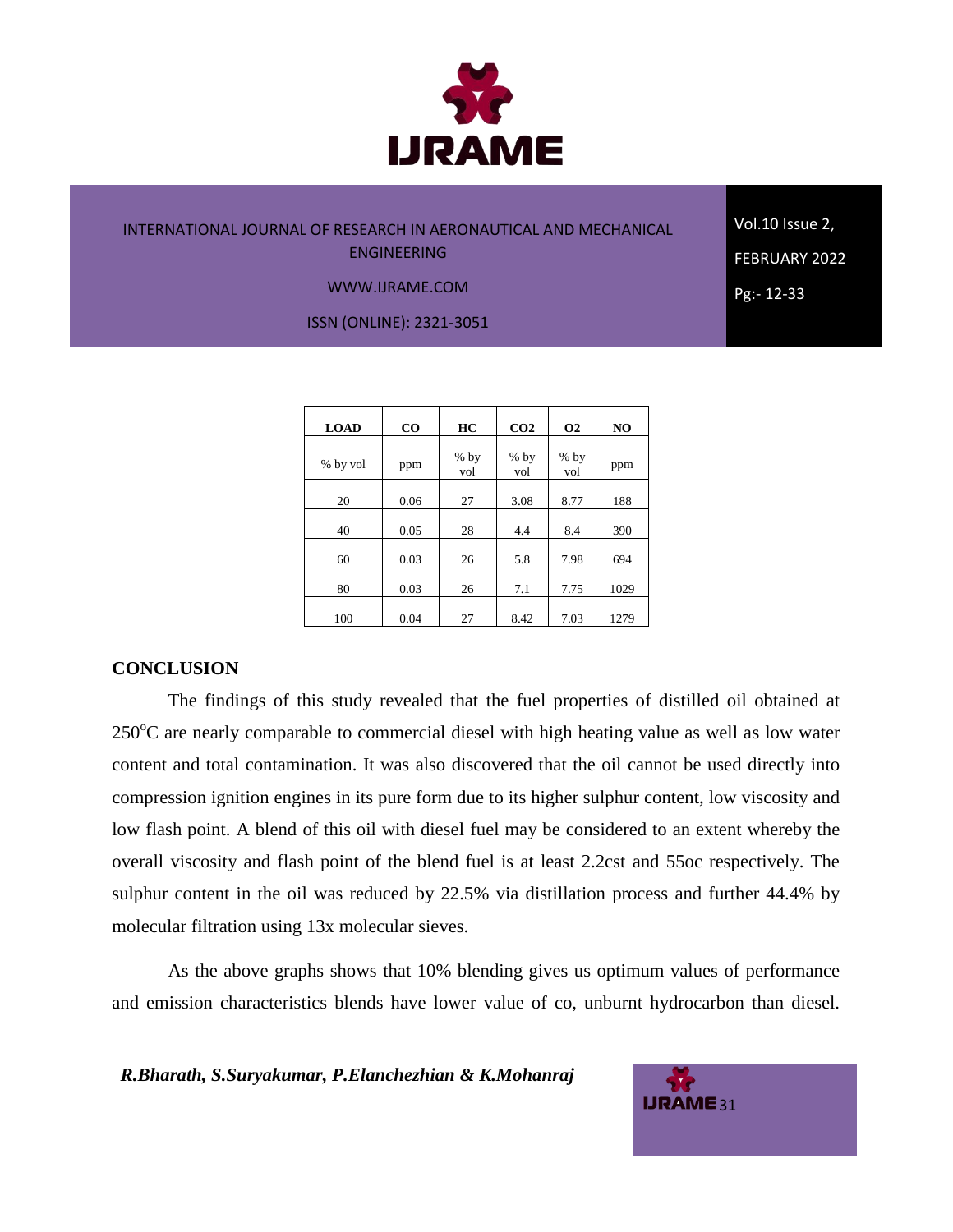

Vol.10 Issue 2, FEBRUARY 2022 Pg:- 12-33

ISSN (ONLINE): 2321-3051

This is due to better combustion of fuel inside the cylinder than diesel. The brake thermal efficiency, brake specific fuel consumption of blends is lower and higher (except 10% blending) respectively than diesel, this is due to higher viscosity and lower calorific value of the fuel. The properties like density, viscosity, and flash point of blends is higher and calorific value is almost 0.8 to 0.9 times that of bio diesel.

# **REFERENCES**

[1] B.E.E. Molewa, ("Notice Of Approval Of An Integrated Industry Waste Tyre Management Plan Of The Recycling And Economic Development Initiative Of South Africa,") South African National Department Of Environmental Affairs, Vol. 569 No.35927, 2012.

[2] M. P. Hirenkumar, And M.P. Tushar, ("Emission Analysis Of A Single Cylinder Fuelled With Pyrolysis Oil Diesel And Its Blend With Ethanol,") Ijest, Vol. 4, Pp. 2834-2838, 2012.

[3] J. Shah, M.R. Jau, And F. Mabood, ("Recovery Of Value-Added Products From The Catalytic Pyrolysis Of Waste Tyre,") Energy Conversion And Management, Vol. 50, Pp. 991-994, 2009.

[4] A.M Cunliffe, And P.T Williams, ("Composition Of Oils Derived From The Batch Pyrolysis Of Tyres," )Journal Of Analytical And Applied Pyrolysis, Vol. 44, Pp. 131-152, 1998.

[5] M.F. Laresgoiti, B.M. Caballero, I. De Marco, A. Torres, M.A Cabrerro, And M.J. Chomon, ("Characterization Of The Liquid Products Obtained In Tyre Pyrolysis,") Journal Of Analytical And Applied Pyrolysis, Vol. 71, Pp. 917-934, 2004.

[6] D. Prandhan, And R.K. Singh ("Thermal Pyrolysis Of Bicycle Waste Tyre Using Batch Reactor",) International Journal Of Chemical Engineering Applications, Vol. 2, Pp. 322-336, 2011.

[7] P.T William, And R.P Bottril, ("Sulphur-Polycyclic Aromatic Hydrocarbons In Tyre Pyrolysis Oil,") The University Of Leeds: Department Of Fuel And Energy, Leeds United Kingdom, 1995.

[8] C. Roy, A. Chaala, And H. Darmstadt, ("The Vacuum Pyrolysis Of Used Tyres-End-Uses For Oil And Carbon Black Products,") Journal Of Analytical And Applied Pyrolysis, Vol. 51, Pp. 201-221, 1999.